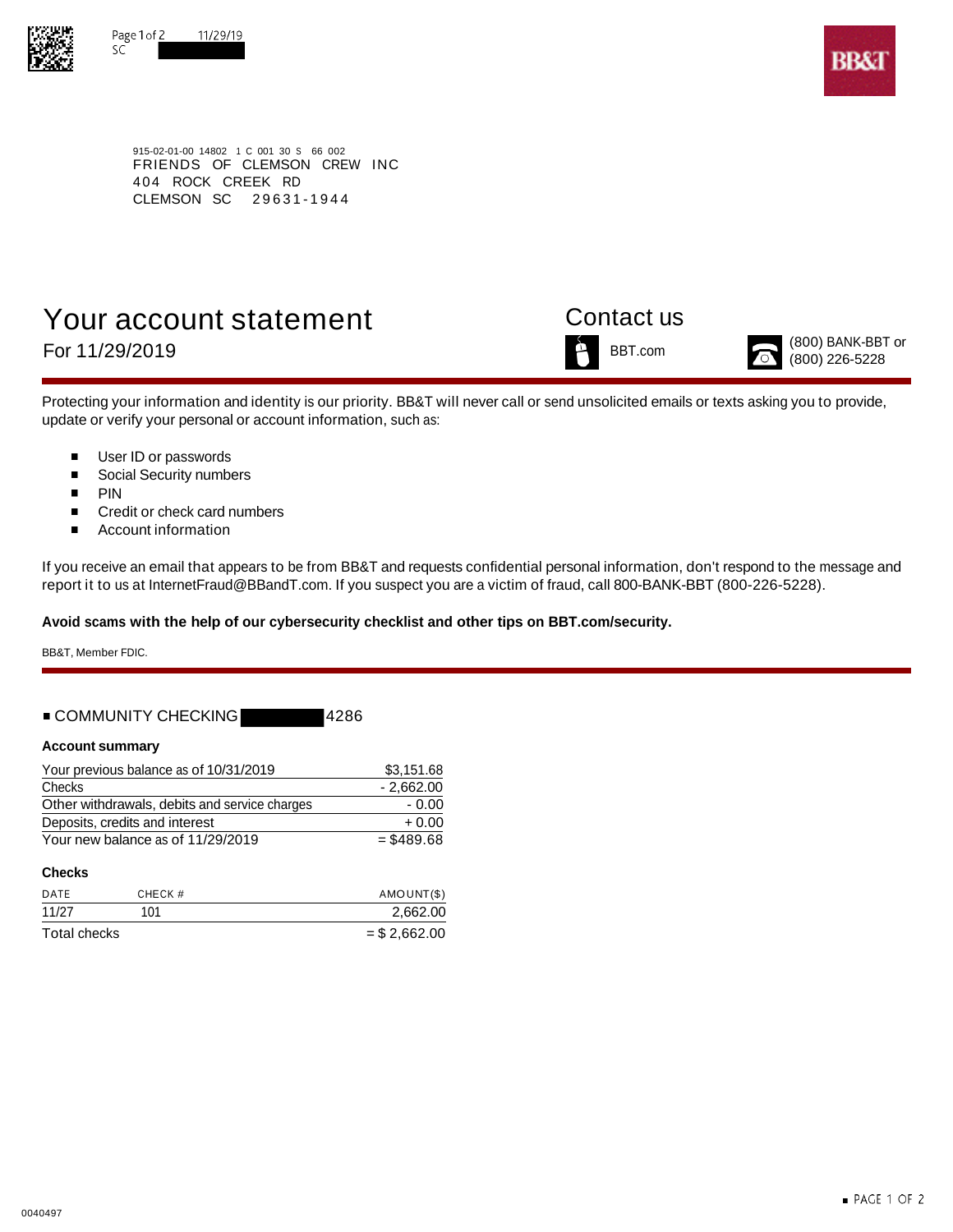

## Questions, comments or errors?

account, please call us at 1-800-BANK BBT (1-800-226-5228) 24 hours a day, 7 days midnight ET. You may also contact your local BB&T financial center. To locate a BB&T financial center in your area, please visit BBT.com. The state of the state of the state of the state of the state of the state of the state of the state of the state of the state of the state of the state of the stat

### **Electronic fund transfers (For Consumer Accounts Only. Commercial Accounts Important information about your Constant Credit Account refer to the Commercial Bank Services Agreement.)**

governing those services, which may not provide an error resolution process in all CHARGE will automatically be imposed on the account's outstanding "Average cases. Please refer to the terms and conditions for those services. daily balance." The **INTEREST CHARGE** is calculated by applying the "Daily

statement or receipt is wrong or if you need more information about a transfer on To get the "Average daily balance," we take the beginning account balance each<br>the statement or receipt IMMFDIATFLY call 1-800-226-5228 or w the statement or receipt, IMMEDIATELY call 1-800-226-5228 or write to:

Tell us as soon as you can, if you think your statement or receipt is wrong, or if you need more information about a transfer listed on the statement or receipt. We **Billing Rights Summary** must hear from you no later than sixty (60) days after we sent the FIRST statement on which the problem or error appeared. If you think your statement is incorrect, or if you need more information about a

- 
- Describe the error or transfer you are unsure of, and explain as clearly as you can your local BB&T financial center. To dispute a why you believe it is an error or why you need more information why you believe it is an error or why you need more information<br>Tell us the dollar amount of the suspected error and the following address Division
- Fell us the dollar amount of the suspected error<br>Vou tell us orally we may require that you also send us your complaint or BO Box 200

If you tell us orally, we may require that you also send us your complaint or PO Box 200<br>question in writing within ten (10) business days. We will tell you the results of our Wilson NC 27894-0200 question in writing within ten (10) business days. We will tell you the results of our Wilson NC 27894-0200<br>investigation within ten (10) business days after we hear from you, and we will We must hear from you no later tha investigation within ten (10) business days after we hear from you, and we will We must hear from you no later than sixty (60) days after we sent you the FIRST<br>correct any error promptly. If we need more time, however, we correct any error promptly. If we need more time, however, we may take up to statement on which the error or problem appeared. You may telephone us, but If or the endlowing to the more time, however, we may take up to the forty-five (45) days to investigate your complaint or questions for ATM doing so will<br>transactions made within the United States and up to pinety (90) days for new information: transactions made within the United States and up to ninety (90) days for new information:<br>accounts foreign initiated transactions and point-of-sale transactions. If we decide • Your name and account number accounts, foreign initiated transactions and point-of-sale transactions. If we decide to do this, we will re-credit your account within ten (10) business days for the • Describe the error or transfer you are unsure about, and explain in detail why<br>amount you think is in error, minus a maximum of \$50. If we amount you think is in error, minus a maximum of \$50. If we ask you to put your complaint in writing, and we do not receive it within ten (10) business days, we may **•** The dollar amount of the suspected error<br>not re-credit your account and you will not have use of the money during the time During our not re-credit your account and you will not have use of the money during the time

Tell us AT ONCE if you believe your access device has been lost or stolen, or delinquent or take any action to collect the amount in question. someone may have electronically transferred money from your account without your permission, or someone has used information from a check to conduct an **Mail-in deposits** unauthorized electronic fund transfer. If you tell us within two (2) business days If you wish to mail a deposit, please send a deposit ticket and check to your local after vou learn of the loss or theft of your access dev after you learn of the loss or theft of your access device or the unauthorized BB&T financial center. Visit l<br>transaction, you can lose no more than \$50 if someone makes electronic transfers you. Please do not send cash. transaction, you can lose no more than \$50 if someone makes electronic transfers without your permission.

of your access device or the unauthorized transaction, and we can prove we could call BB&T Phone24 at 1-800-BANK BBT (1-800-226-5228).

For general questions/comments or to report errors about your statement or have stopped someone from making electronic transfers without your permission if account please call us at 1-800-BANK BBT (1-800-226-5228) 24 hours a week. BB&T Care Center Associates are available to assist you from 6 a.m. until shows transfers you did not make, tell us at once. If you do not tell us within sixty midnight FT You may also contact your local BB&T finan taking the money if you had told us in time.

Services such as Bill Payments and Zelle® are subject to the terms and conditions Once advances are made from your Constant Credit Account, an INTEREST periodic rate" to the 'Average daily balance" of your account (including current In case of errors or questions about your electronic fund transfers, if you think your transactions) and multiplying this figure by the number of days in the billing cycle.<br>Statement or receipt is wrong or if you need more Fraud Management last unpaid **INTEREST CHARGE**. This gives us the daily balance. Then we add all of P.O. Box 1014 the daily balances for the billing cycle and divide the total by the number of days in Charlotte, NC 28201 **the billing cycle.** This gives us the 'Average daily balance."

Tell us your name and deposit account number (if any)<br>Constant Credit transaction on your statement, please call 1-800-BANK BBT or visit • Constant Credit transaction on your statement, please call 1-800-BANK BBT or visit

- 
- 
- 

- 
- 
- 

it takes us to complete our investigation. The statement of the statement that are question; you are, however, obligated to pay the items on your statement that are not in question. While we investigate your question, we cannot report you as

### **Change of address**

If you do NOT tell us within two (2) business days after you learn of the loss or theft If you need to change your address, please visit your local BB&T financial center or

| <b>How to Reconcile Your Account</b>                                       |                                                                                                                                | <b>Outstanding Checks and Other Debits (Section A)</b> |                                                           |        |              |        |
|----------------------------------------------------------------------------|--------------------------------------------------------------------------------------------------------------------------------|--------------------------------------------------------|-----------------------------------------------------------|--------|--------------|--------|
|                                                                            | List the new balance of your account from your latest statement here:                                                          |                                                        | Date/Check #                                              | Amount | Date/Check # | Amount |
|                                                                            |                                                                                                                                |                                                        |                                                           |        |              |        |
| 2.                                                                         | Record any outstanding debits (checks, check card purchases, ATM                                                               |                                                        |                                                           |        |              |        |
|                                                                            | withdrawals, electronic transactions, etc.) in section A. Record the                                                           |                                                        |                                                           |        |              |        |
|                                                                            | transaction date, the check number or type of debit and the debit amount.<br>Add up all of the debits, and enter the sum here: |                                                        |                                                           |        |              |        |
|                                                                            |                                                                                                                                |                                                        |                                                           |        |              |        |
| 3.                                                                         | Subtract the amount in Line 2 above from the amount in Line 1 above and                                                        |                                                        |                                                           |        |              |        |
|                                                                            | enter the total here:                                                                                                          |                                                        |                                                           |        |              |        |
| 4.                                                                         | Record any outstanding credits in section B. Record the transaction date,                                                      |                                                        |                                                           |        |              |        |
| credit type and the credit amount. Add up all of the credits and enter the |                                                                                                                                |                                                        |                                                           |        |              |        |
|                                                                            | sum here:                                                                                                                      |                                                        | <b>Outstanding Deposits and Other Credits (Section B)</b> |        |              |        |
| 5.                                                                         | Add the amount in Line 4 to the amount in Line 3 to find your balance. Enter                                                   |                                                        | Date/Type                                                 | Amount | Date/Type    | Amount |
| the sum here. This amount should match the balance in your register.       |                                                                                                                                |                                                        |                                                           |        |              |        |

For more information, please contact your local BB&T branch, visit BBT.com or contact us at 1-800 BANK BBT (1-800-226-5228). MEMBER FDIC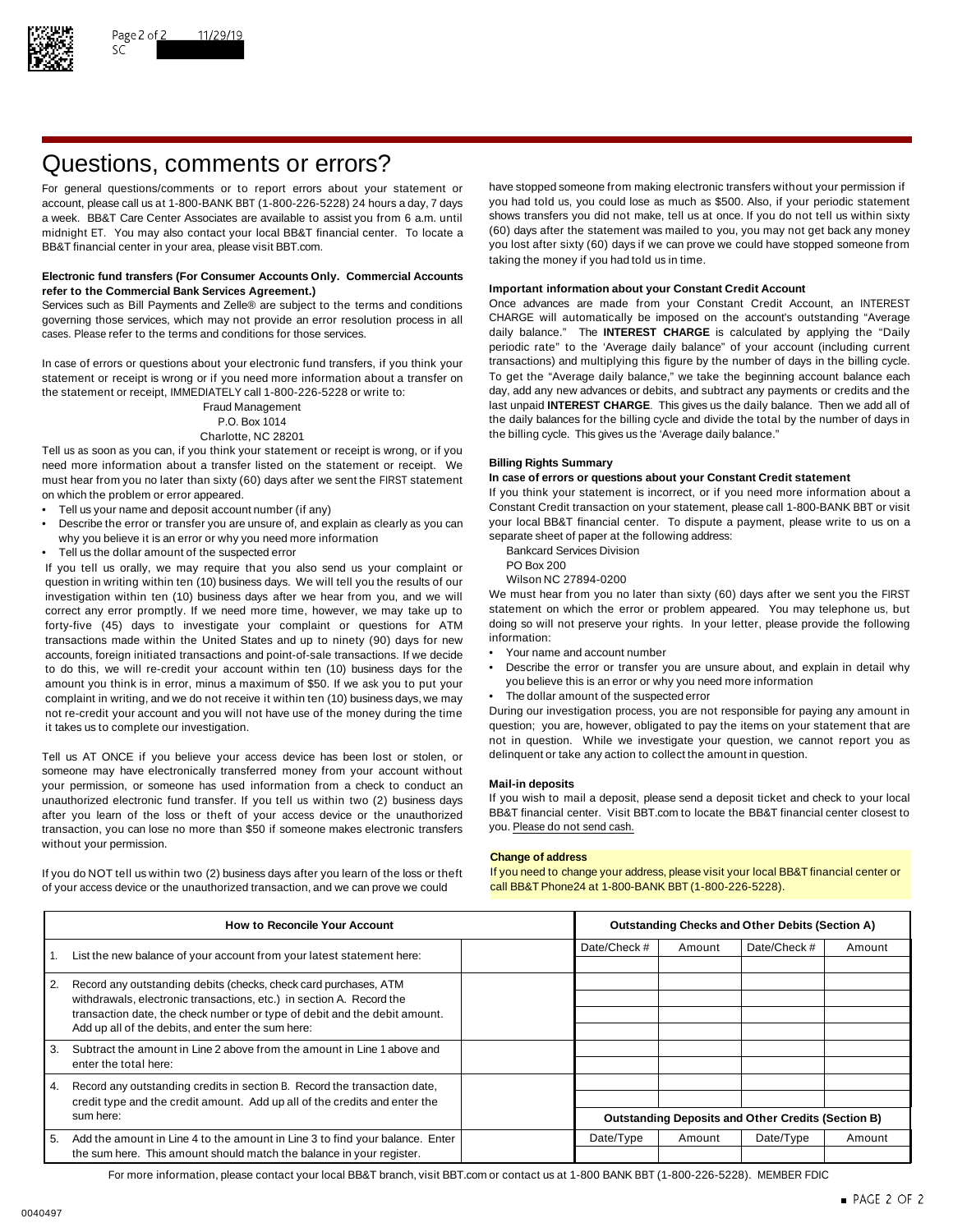

coach.jason@friendsofclemsoncrew.org 11/1/2019 - 11/30/2019

### Statement for November 2019

Friends of Clemson Crew, Inc. 404 Rock Creek Rd 29631 Clemson

### Ξ Balance Summary (11/1/2019 - 11/30/2019)

|            | Available beginning | Available ending | Withheld beginning | Withheld ending |
|------------|---------------------|------------------|--------------------|-----------------|
| <b>USD</b> | 43.34               | 113.43           | 0.00               | $0.00$          |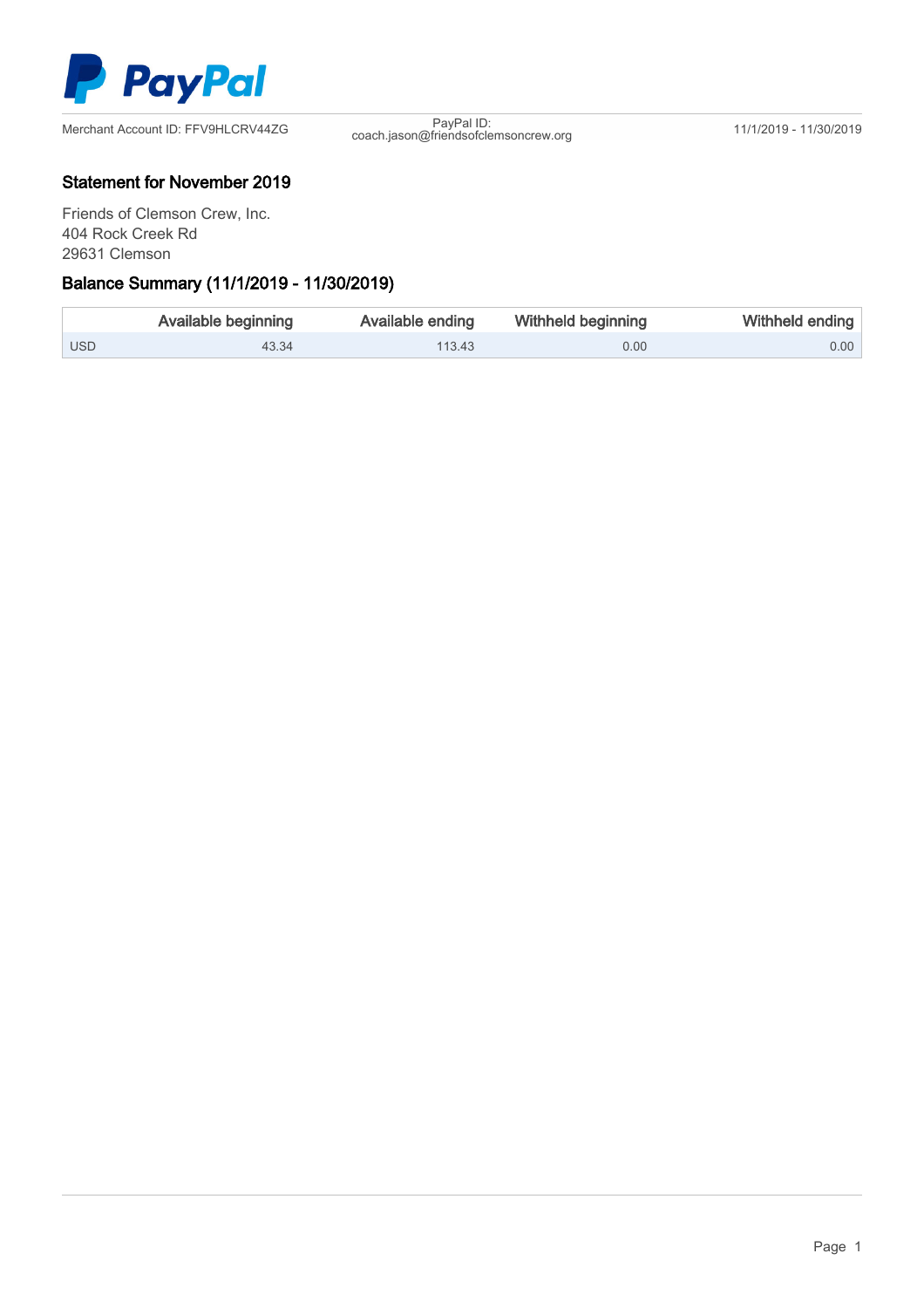

coach.jason@friendsofclemsoncrew.org 11/1/2019 - 11/30/2019

# Activity Summary (11/1/2019 - 11/30/2019)

|                                    | <b>USD</b> |
|------------------------------------|------------|
| <b>Beginning Available Balance</b> | 43.34      |
| Payments received                  | 75.03      |
| Payments sent                      | 0.00       |
| <b>Withdrawals and Debits</b>      | 0.00       |
| <b>Deposits and Credits</b>        | 0.00       |
| Fees                               | $-4.94$    |
| <b>Ending Available Balance</b>    | 113.43     |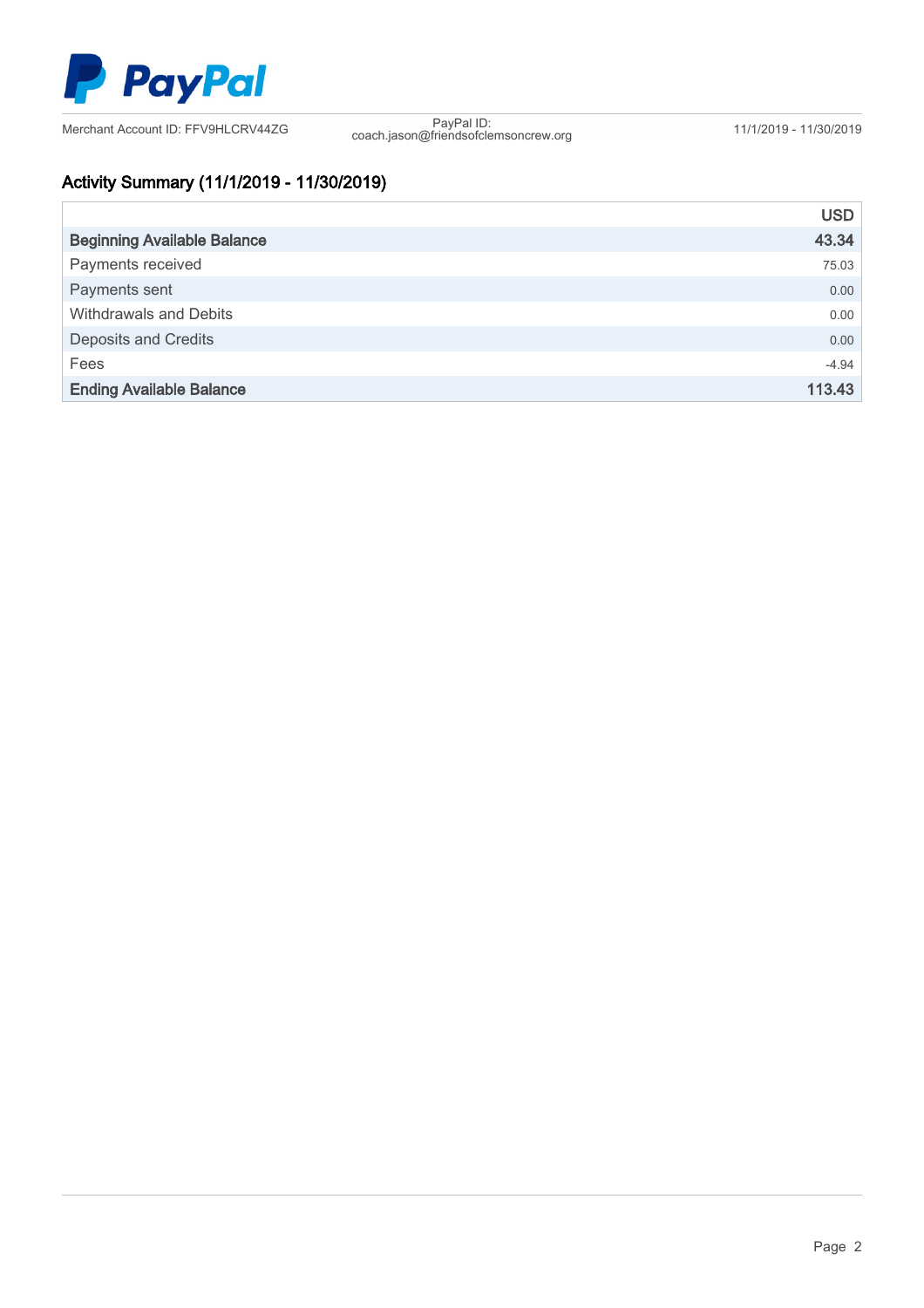

coach.jason@friendsofclemsoncrew.org 11/1/2019 - 11/30/2019

# Payments received

| <b>Description</b>          | <b>USD</b> |
|-----------------------------|------------|
| <b>Subscription Payment</b> | 75.03      |
| <b>Total</b>                | 75.03      |
| Fees                        |            |
| <b>Description</b>          | <b>USD</b> |
| Payment Fee                 | $-4.94$    |
| Total                       | $-4.94$    |